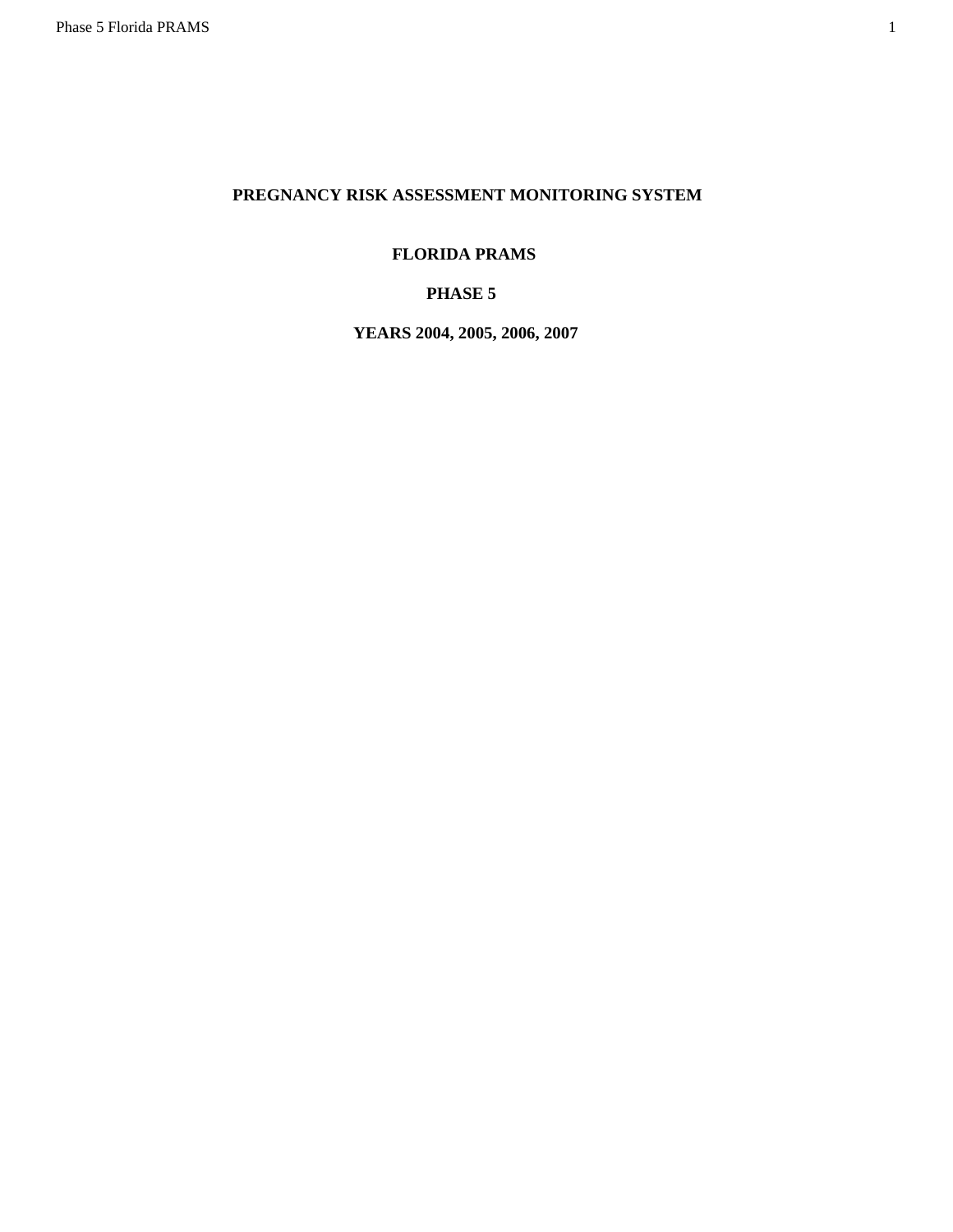## **First, we would like to ask a few questions about you and the time before you got pregnant with your new baby. Please check the box next to your answer.**

**1.** *Just before* **you got pregnant, did you have health insurance?** Do not count Medicaid.

No Yes

**2.** *Just before* **you got pregnant, were you on Medicaid?** 

No

Yes

**3. During the** *month before* **you got pregnant with your new baby, how many times a week did you take a multivitamin or a prenatal vitamin?** These are pills that contain many different vitamins and minerals.

I didn't take a multivitamin or a prenatal vitamin at all 1 to 3 times a week 4 to 6 times a week Every day of the week

#### **4. What is** *your* **date of birth?**

**\_\_\_\_\_\_ \_\_\_\_\_\_ 19\_\_\_\_\_\_** Month Day Year

- **5.** *Just before* **you got pregnant with your new baby, how much did you weigh?**
- **\_\_\_\_\_\_** Pounds **OR \_\_\_\_\_\_\_** Kilos
- **6. How tall are you without shoes?**

**\_\_\_\_\_\_** Feet **\_\_\_\_\_\_** Inches **OR \_\_\_\_\_\_** Centimeters

**7. During the** *3 months before* **you got pregnant with your new baby, did you have any of the following health problems?**  For each one, circle **Y** (Yes) if you had the problem or circle **N** (No) if you did not.

|                |  | Ves |
|----------------|--|-----|
|                |  |     |
| b.             |  |     |
| c.             |  |     |
| d.             |  |     |
| e <sub>z</sub> |  |     |

**8.** *Before* **you got pregnant with your new baby, did you ever have any other babies who were born alive?** 

 $No = Go$  to Question 11 Yes

**9. Did the baby born** *just before* **your new one weigh 5 pounds, 8 ounces (2.5 kilos)** *or less* **at birth?** 

No Yes

#### **10. Was the baby** *just before* **your new one born** *more* **than 3 weeks before its due date?**

No Yes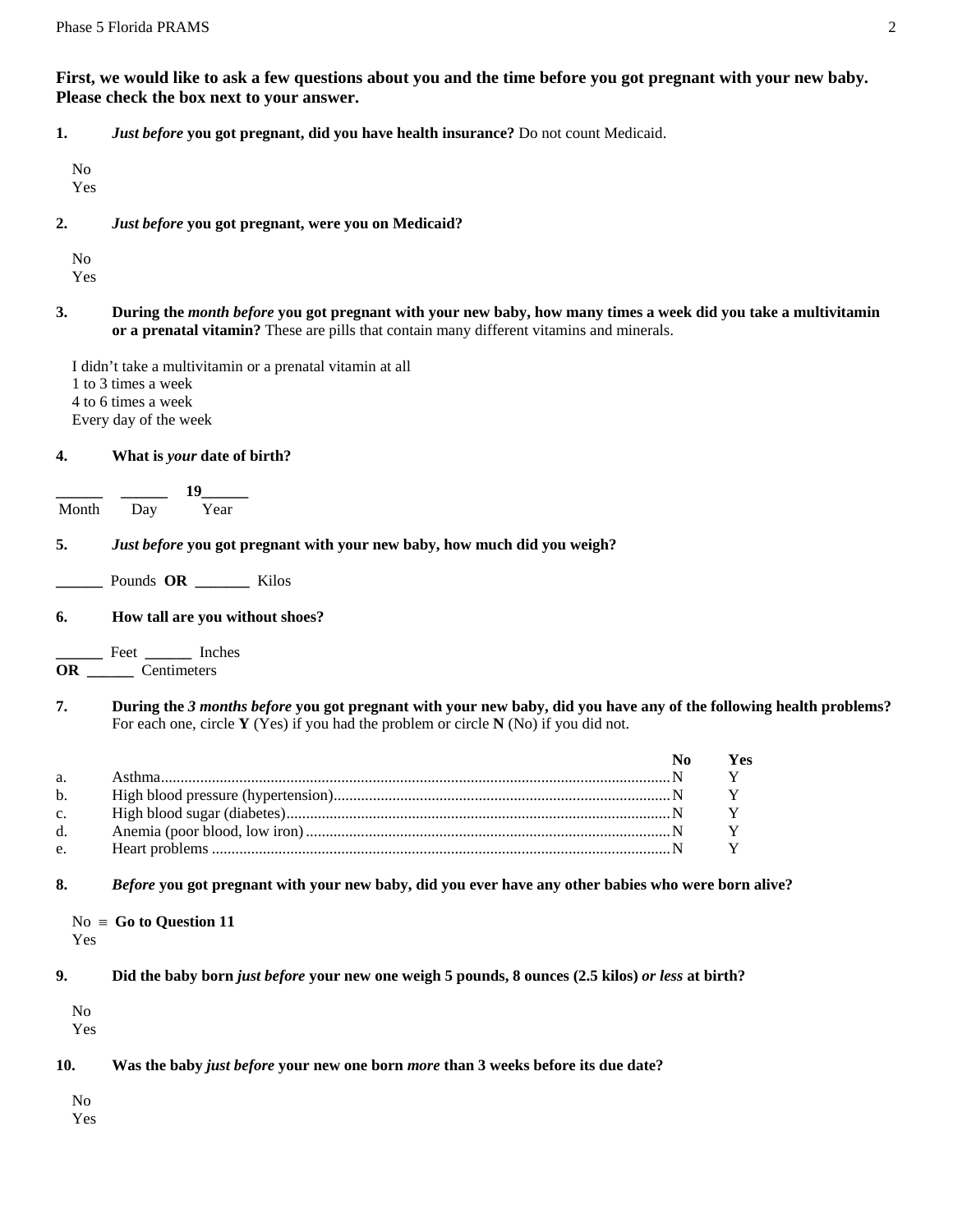## The next questions are about the time when you got pregnant with your *new* baby.

**11. Thinking back to** *just before* **you got pregnant with your** *new* **baby, how did you feel about becoming pregnant?** Check one answer

I wanted to be pregnant sooner I wanted to be pregnant later I wanted to be pregnant then I didn't want to be pregnant then or at any time in the future

#### **12. When you got pregnant with your new baby, were you trying to get pregnant?**

No

 $Yes = Go to Question 15$ 

**13. When you got pregnant with your new baby, were you or your husband or partner doing anything to keep from getting pregnant?** (Some things people do to keep from getting pregnant include not having sex at certain times [rhythm] or withdrawal, and using birth control methods such as the pill, condoms, cervical ring, IUD, having their tubes tied, or their partner having a vasectomy.)

No

#### $Yes = Go to Question 16$

**14. What were your or your husband's or partner's reasons for not doing anything to keep from getting pregnant?** Check all that apply

I didn't mind if I got pregnant

I thought I could not get pregnant at that time

I had side effects from the birth control method I was using

I had problems getting birth control when I needed it

I thought my husband or partner or I was sterile (could not get pregnant at all)

My husband or partner didn't want to use anything

Other  $\equiv$  Please tell us:

#### **If you were not trying to get pregnant when you got pregnant with your new baby, go to Question 17.**

**15. Did you receive treatment from a doctor, nurse, or other health care worker to help you get pregnant with your new baby?** (This may include infertility treatments such as fertility-enhancing drugs or assisted reproductive technology.)

# $No = Go$  to Question 17

Yes

- **16. Did you use any of the following treatments** *during the month you got pregnant* **with your new baby?** Check all that apply
	- Fertility-enhancing drugs prescribed by a doctor (fertility drugs include Clomid®, Serophene®, Pergonal®, or other drugs that stimulate ovulation)
	- Artificial insemination or intrauterine insemination (treatments in which sperm, but NOT eggs, were collected and medically placed into a woman's body)
	- Assisted reproductive technology (treatments in which BOTH a woman's eggs and a man's sperm were handled in the laboratory, such as in vitro fertilization [IVF], gamete intrafallopian transfer [GIFT], zygote intrafallopian transfer [ZIFT], intracytoplasmic sperm injection [ICSI], frozen embryo transfer, or donor embryo transfer)

Other medical treatment  $\equiv$  Please tell us: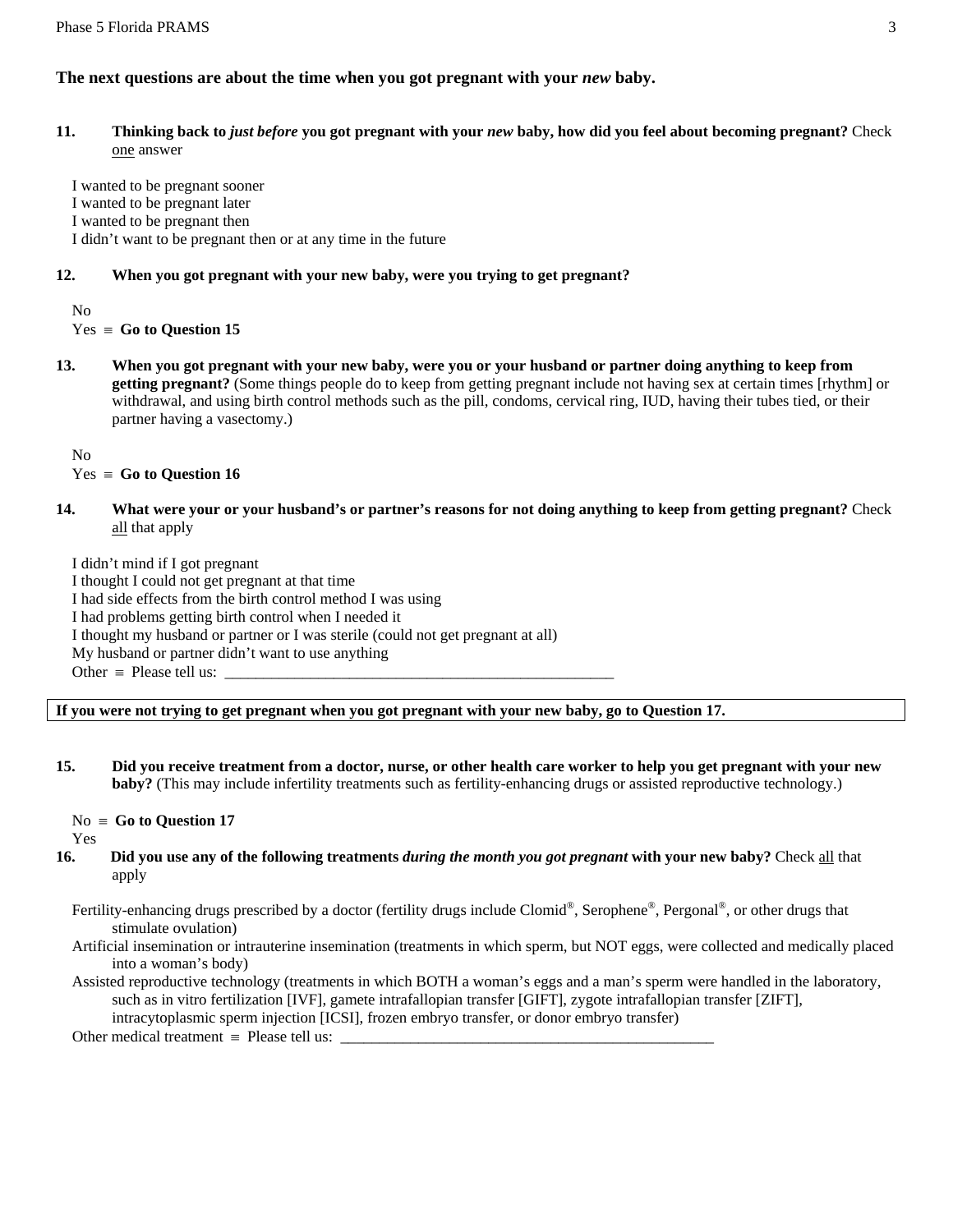**The next questions are about the prenatal care you received during your most recent pregnancy. Prenatal care includes visits to a doctor, nurse, or other health care worker before your baby was born to get checkups and advice about pregnancy.** (It may help to look at the calendar when you answer these questions.)

**17.** How many weeks or months pregnant were you when you were *sure* you were pregnant? (For example, you had a pregnancy test or a doctor or nurse said you were pregnant.)

**\_\_\_\_\_\_\_** Weeks **OR \_\_\_\_\_\_\_** Months

I don't remember

**18.** How many weeks or months pregnant were you when you had your first visit for prenatal care? Do not count a visit that was only for a pregnancy test or only for WIC (the Special Supplemental Nutrition Program for Women, Infants, and Children).

**\_\_\_\_\_\_\_** Weeks **OR \_\_\_\_\_\_\_** Months

I didn't go for prenatal care

#### **19. Did you get prenatal care as early in your pregnancy as you wanted?**

No

Yes

I didn't want prenatal care  $\equiv$  **Go to Question 22** 

**20.** Here is a list of problems some women can have getting prenatal care. For each item, circle **Y** (Yes) if it was a problem for you during your most recent pregnancy or circle **N** (No) if it was not a problem or did not apply to you.

|                |                 | Yes |
|----------------|-----------------|-----|
|                |                 |     |
|                |                 |     |
|                |                 |     |
| $d_{-}$        |                 |     |
|                |                 |     |
|                |                 |     |
| $\mathbf{g}$ . |                 |     |
| h.             |                 |     |
| i.             |                 |     |
| 1.             |                 |     |
|                | Please tell us: |     |

**If you did not go for prenatal care, go to Question 23.**

#### **21. How was your prenatal care paid for?** Check all that apply

Medicaid Personal income (cash, check, or credit card) Health insurance or HMO (including insurance from your work or your husband's work) **Medipass Healthy Start**  $\text{Other} = \text{Please tell us: }$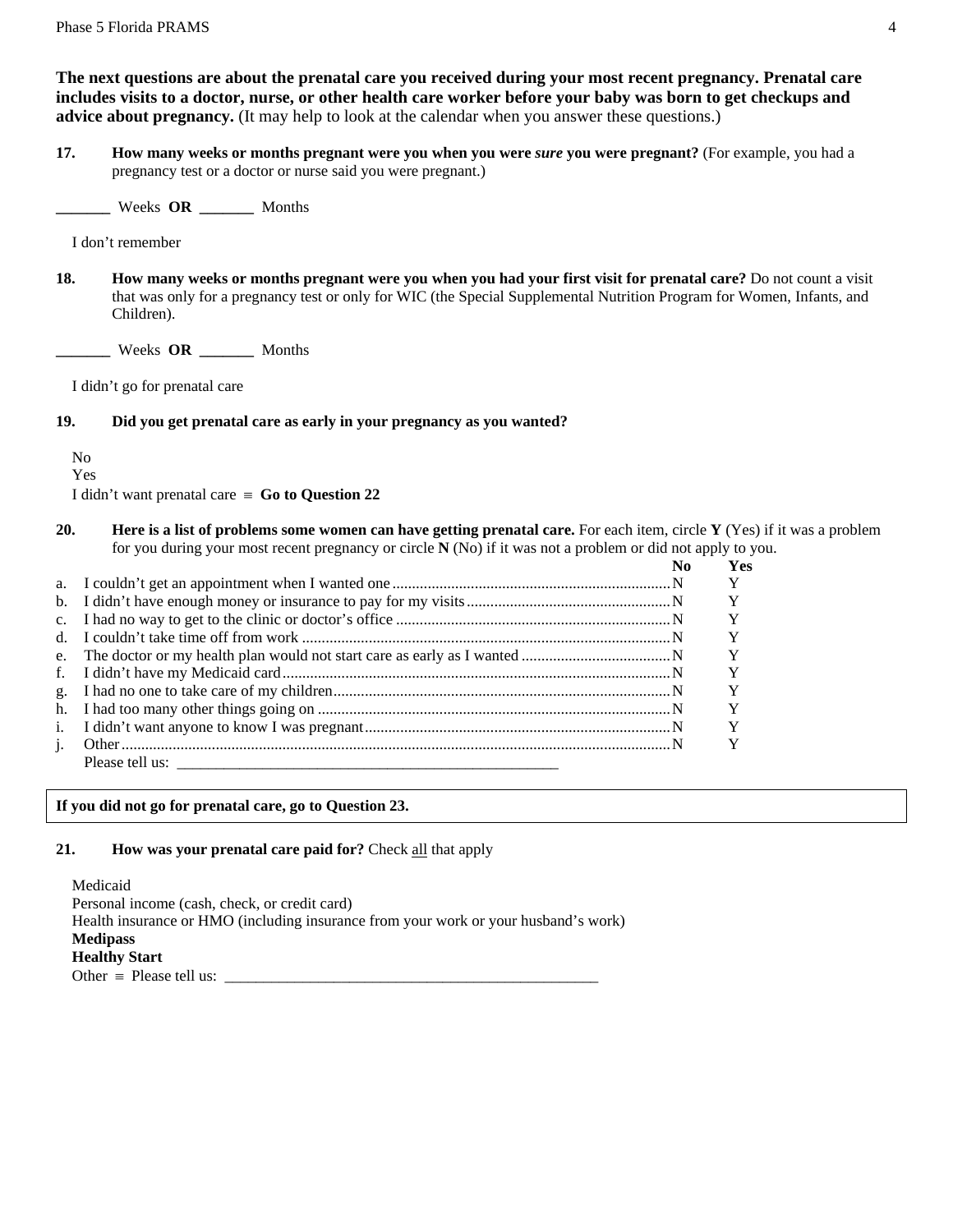**22. During any of your prenatal care visits, did a doctor, nurse, or other health care worker talk with you about any of the things listed below?** Please count only discussions, not reading materials or videos. For each item, circle **Y** (Yes) if someone talked with you about it or circle **N** (No) if no one talked with you about it.

|                | No | Yes |
|----------------|----|-----|
| a.             |    |     |
| b.             |    |     |
|                |    |     |
| d.             |    |     |
| e.             |    |     |
| f.             |    |     |
| g.             |    |     |
| h.             |    |     |
| $\mathbf{i}$ . |    |     |
| 1.             |    |     |
| k.             |    |     |

## **23. At any time during your most recent pregnancy or delivery, did you have a test for HIV (the virus that causes AIDS)?**

| Nο           |
|--------------|
| Yes          |
| I don't know |

## 24. When was your most recent HIV test? Check one answer

During the first 3 months of pregnancy During the second 3 months of pregnancy During the last 3 months of pregnancy Unsure when, but during pregnancy and before delivery At labor and delivery After delivery but before hospital discharge

## **25. Were you** *offered* **an HIV test during your most recent pregnancy or delivery?**

 No ≡ **Go to Question 28.** Yes

#### **26. Did you turn down the HIV test?**

 No ≡ **Go to Question 28.** Yes

#### 27. Why did you turn down the HIV test? Check all that apply

 I did not think I was at risk for HIV I did not want people to think I was at risk for HIV I was afraid of getting the result I was tested before this pregnancy, and did not think I needed to be tested again Other  $\equiv$  Please tell us:

## **28. Have you ever heard or read that taking the vitamin folic acid can help prevent some birth defects?**

 No ≡ **Go to Question 30.** Yes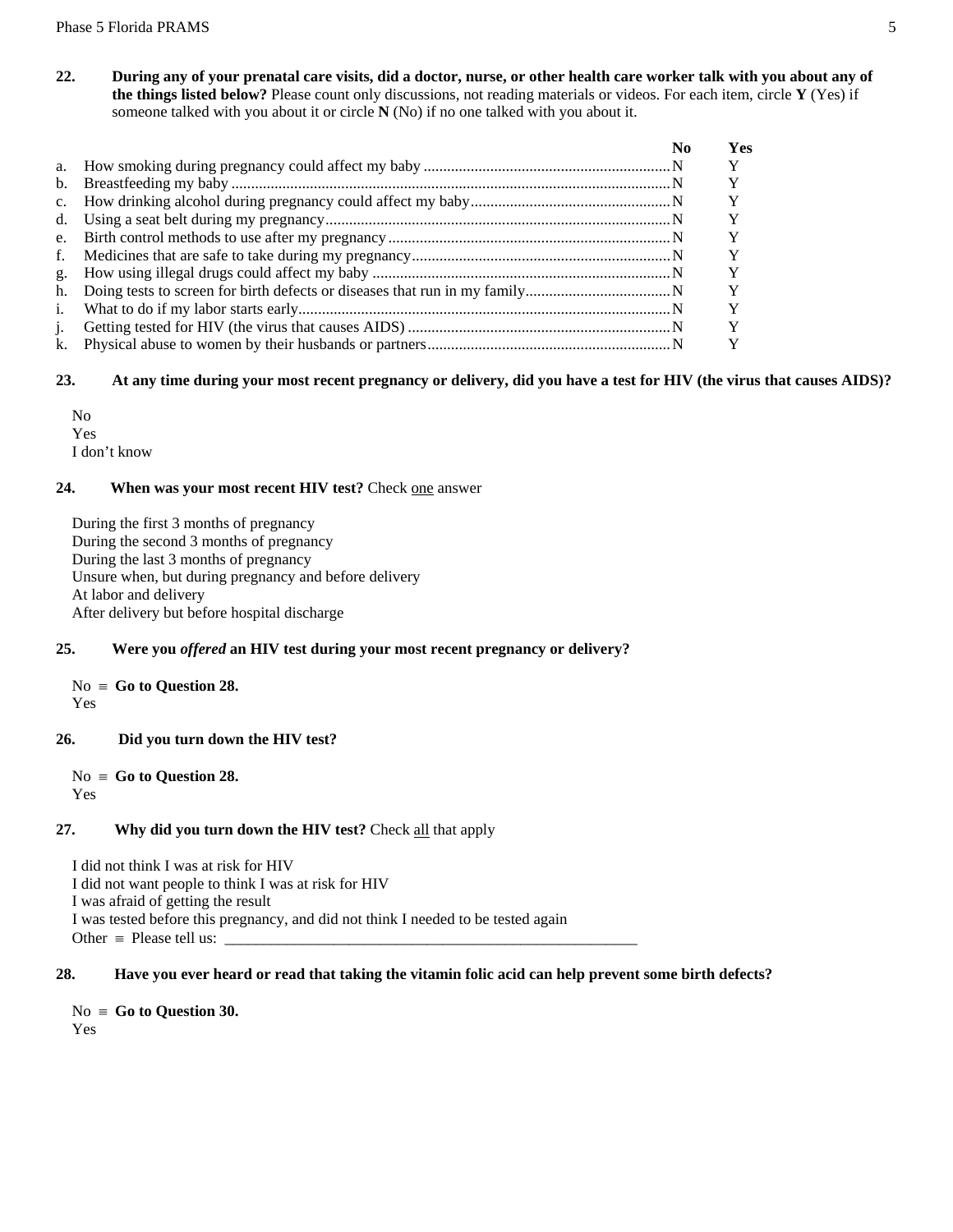#### **29. Have you ever heard about folic acid from any of the following?** Check all that apply

| Magazine or newspaper article              |  |
|--------------------------------------------|--|
| Radio or television                        |  |
| Doctor, nurse, or other health care worker |  |
| <b>Book</b>                                |  |
| Family or friends                          |  |
| Other $\equiv$ Please tell us:             |  |

## **The next questions are about your most recent pregnancy and things that might have happened during your pregnancy.**

**30. During your most recent pregnancy, were you on WIC (the Special Supplemental Nutrition Program for Women, Infants, and Children)?** 

No

Yes

**31. Did you have any of these problems during your most recent pregnancy?** For each item, circle **Y** (Yes) if you had the problem or circle **N** (No) if you did not.

|                |                                                                               | N0 | Yes |
|----------------|-------------------------------------------------------------------------------|----|-----|
| a.             |                                                                               |    |     |
| b.             |                                                                               |    |     |
| $c_{\cdot}$    |                                                                               |    |     |
| d.             |                                                                               |    |     |
| e.             |                                                                               |    |     |
| f.             |                                                                               |    |     |
| g.             | High blood pressure, hypertension (including pregnancy-induced hypertension   |    |     |
|                |                                                                               |    | v   |
| h.             |                                                                               |    |     |
| $\mathbf{i}$ . | Labor pains more than 3 weeks before my baby was due (preterm or early labor) |    |     |
| $\mathbf{1}$   | Water broke more than 3 weeks before my baby was due                          |    |     |
|                |                                                                               |    |     |
| $\mathbf{k}$ . |                                                                               |    |     |
| $\mathbf{1}$ . |                                                                               |    |     |

#### **If you did not have any of these problems, go to Question 33.**

#### **32. Did you do any of the following things because of these problems?** For each item, circle **Y** (Yes) if you did that thing or circle **N** (No) if you did not.

|  | No. | Yes |
|--|-----|-----|
|  |     |     |
|  |     |     |
|  |     |     |
|  |     |     |

#### **The next questions are about smoking cigarettes and drinking alcohol.**

**33.** Have you smoked at least 100 cigarettes in the *past 2 years*? (A pack has 20 cigarettes.)

 $No = Go$  to Question 35 Yes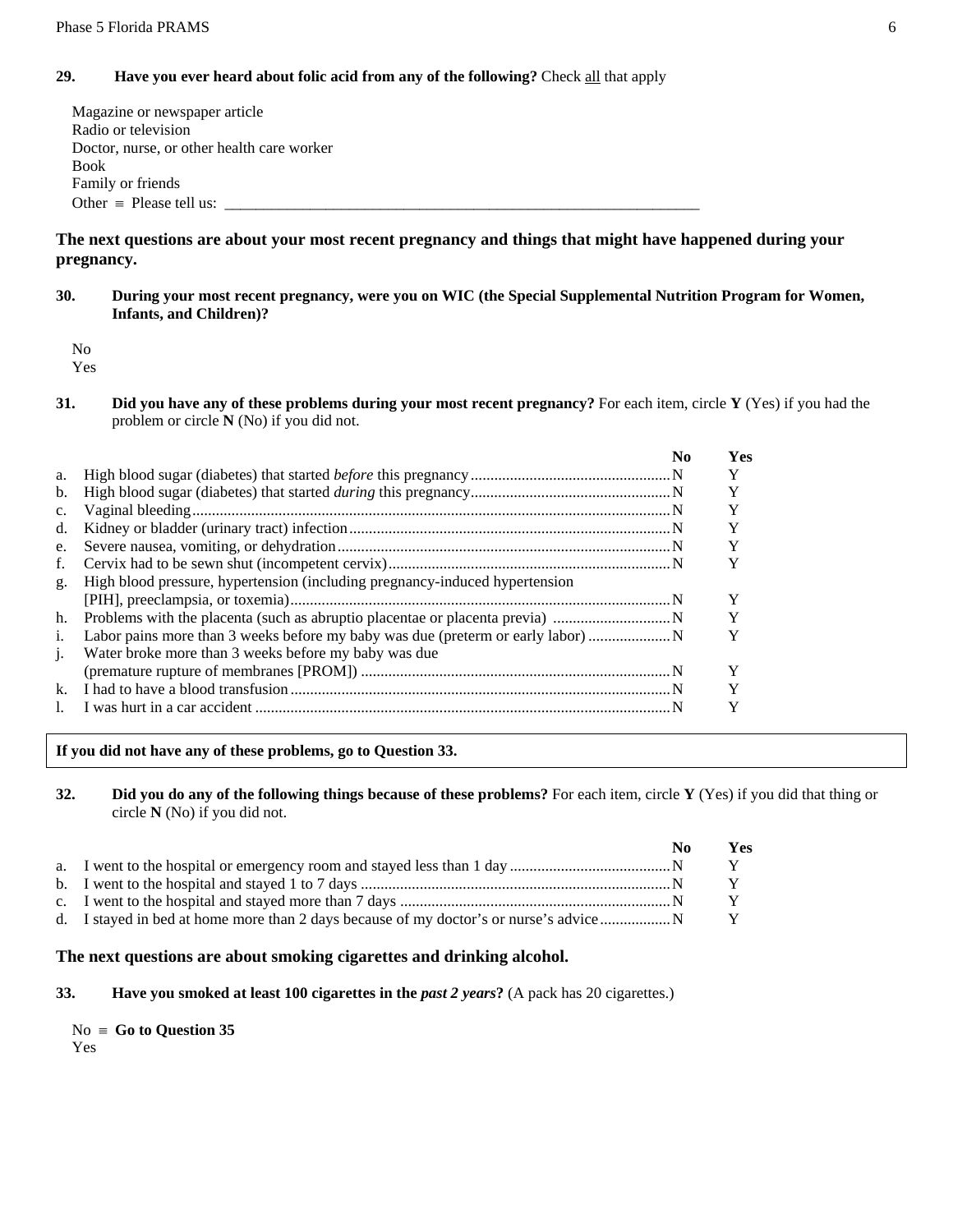**34. In the** *3 months before* **you got pregnant, how many cigarettes did you smoke on an average day?** (A pack has 20 cigarettes.)

41 cigarettes or more 21 to 40 cigarettes 11 to 20 cigarettes 6 to 10 cigarettes 1 to 5 cigarettes Less than 1 cigarette None (0 cigarettes)

**35. In the** *last 3 months* **of your pregnancy, how many cigarettes did you smoke on an average day?** (A pack has 20 cigarettes.)

41 cigarettes or more 21 to 40 cigarettes 11 to 20 cigarettes 6 to 10 cigarettes 1 to 5 cigarettes Less than 1 cigarette None (0 cigarettes)

**36. How many cigarettes do you smoke on an average day** *now***?** (A pack has 20 cigarettes.)

- 41 cigarettes or more 21 to 40 cigarettes 1 to 20 cigarettes 6 to 10 cigarettes 1 to 5 cigarettes Less than 1 cigarette None (0 cigarettes)
- **37.** Have you had any alcoholic drinks in the *past 2 years*? (A drink is 1 glass of wine, wine cooler, can or bottle of beer, shot of liquor, or mixed drink.)

 $No = Go$  to Question 38 Yes

**38a. During the** *3 months before* **you got pregnant, how many alcoholic drinks did you have in an average week?** 

14 drinks or more a week 7 to 13 drinks a week 4 to 6 drinks a week 1 to 3 drinks a week Less than 1 drink a week I didn't drink then

**38b. During the** *3 months before* **you got pregnant, how many times did you drink 5 alcoholic drinks or more in one sitting?** 

6 or more times 4 to 5 times 2 to 3 times 1 time I didn't have 5 drinks or more in 1 sitting I didn't drink then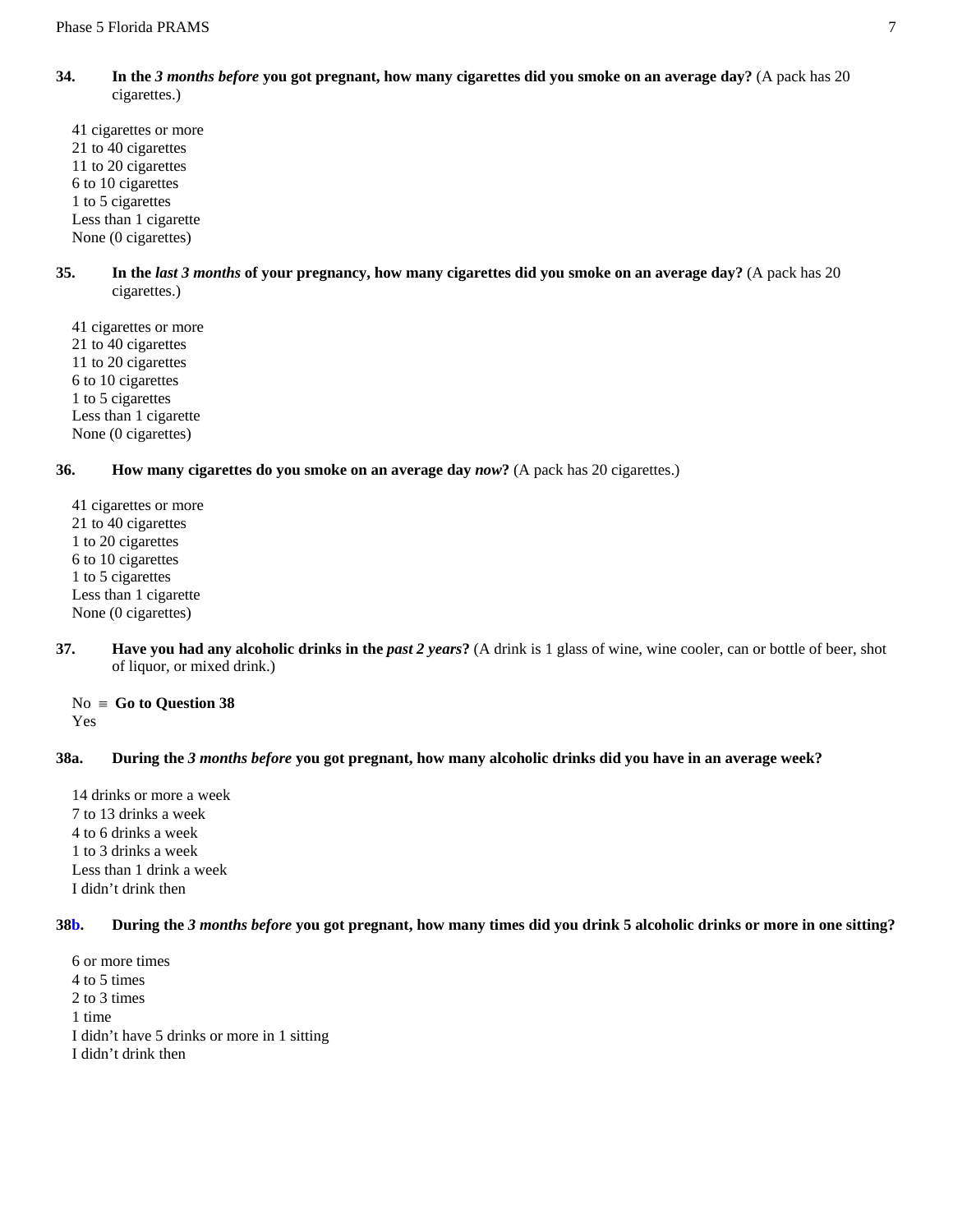## **39a. During the** *last 3 months* **of your pregnancy, how many alcoholic drinks did you have in an average week?**

14 drinks or more a week 7 to 13 drinks a week 4 to 6 drinks a week 1 to 3 drinks a week Less than 1 drink a week I didn't drink then

**39b. During the** *last 3 months* **of your pregnancy, how many times did you drink 5 alcoholic drinks or more in one sitting?** 

6 or more times 4 to 5 times 2 to 3 times 1 time I didn't have 5 drinks or more in 1 sitting I didn't drink then

**Pregnancy can be a difficult time for some women. These next questions are about things that may have happened before and during your most recent pregnancy.**

**40. This question is about things that may have happened during the** *12 months before* **your new baby was born.** For each item, circle **Y** (Yes) if it happened to you or circle **N** (No) if it did not. (It may help to use the calendar.)

|               | No | Yes |
|---------------|----|-----|
| a.            |    |     |
| b.            |    |     |
| $C_{\cdot}$   |    |     |
| d.            |    |     |
| e.            |    |     |
| f.            |    |     |
| g.            |    |     |
| h.            |    |     |
| <sup>1.</sup> |    |     |
| $\mathbf{1}$  |    |     |
| k.            |    |     |
| 1.            |    |     |
| m.            |    |     |

**The next questions are about the time during the** *12 months before* **you got pregnant with your new baby.** 

**41a. During the** *12 months before* **you got pregnant, did an ex-husband or ex-partner push, hit, slap, kick, choke, or physically hurt you in any other way?** 

No Yes

**41b. During the** *12 months before* **you got pregnant, were you physically hurt in any way by your husband or partner?** 

No

Yes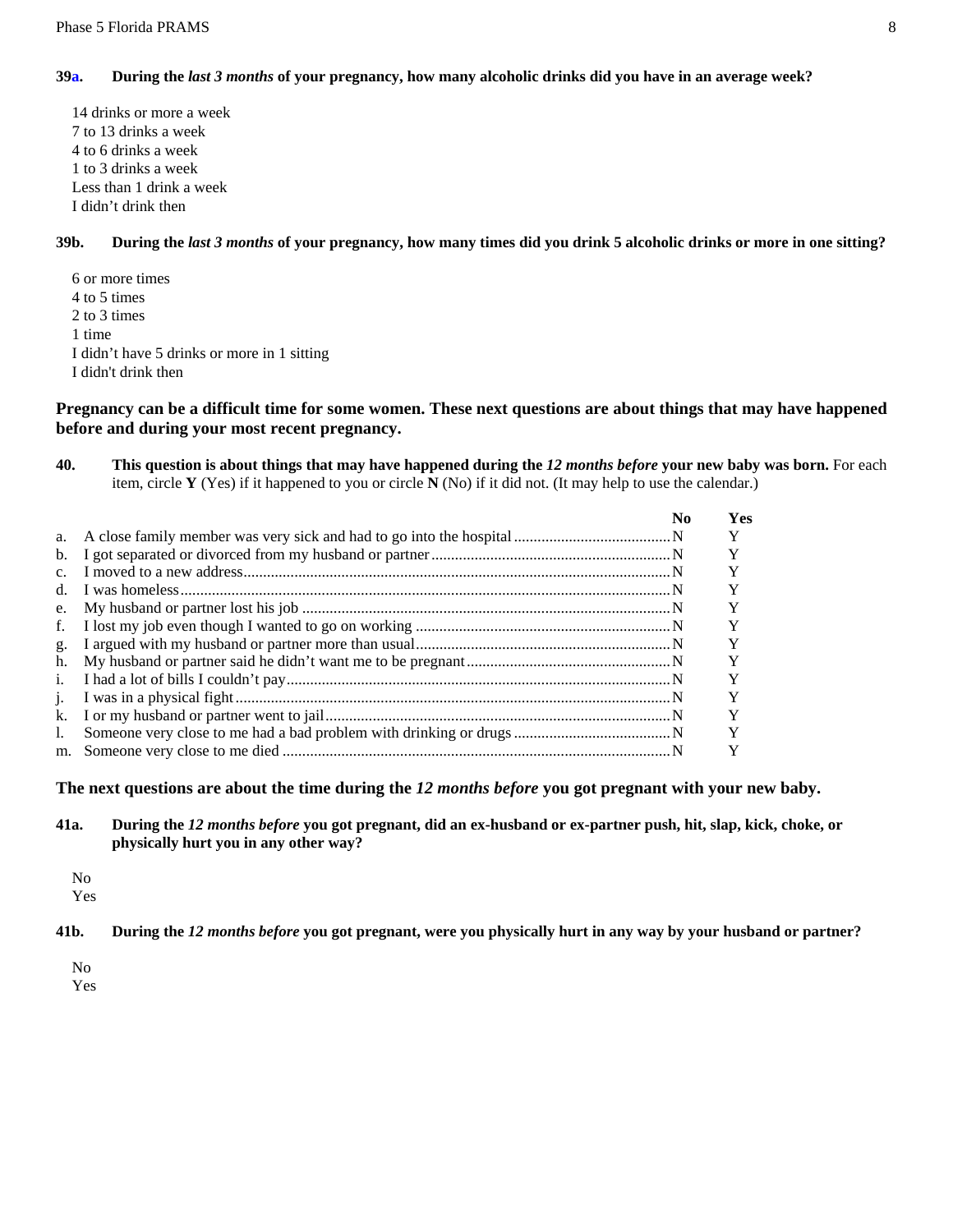Phase 5 Florida PRAMS 9

**The next questions are about the time during your most recent pregnancy.** 

**42a. During your most recent pregnancy, did an ex-husband or ex-partner push, hit, slap, kick, choke, or physically hurt you in any other way?** 

No Yes

**420b. During your most recent pregnancy, were you physically hurt in any way by your husband or partner?**

No Yes

**The next questions are about your labor and delivery.** (It may help to look at the calendar when you answer these questions.)

## **43. When was your baby due?**

**\_\_\_\_\_\_\_ \_\_\_\_\_\_\_ \_\_\_\_\_\_\_** Month Day Year

## **44. When did you go into the hospital to have your baby?**

**\_\_\_\_\_\_\_ \_\_\_\_\_\_\_ \_\_\_\_\_\_\_** Month Day Year

I didn't have my baby in a hospital

#### **45. When was your baby born?**

**\_\_\_\_\_\_\_ \_\_\_\_\_\_\_ \_\_\_\_\_\_\_** Month Day Year

#### **46. When were you discharged from the hospital after your baby was born?** (It may help to use the calendar.)

**\_\_\_\_\_\_\_ \_\_\_\_\_\_\_ \_\_\_\_\_\_\_** Month Day Year

I didn't have my baby in a hospital

#### **47. How was your delivery paid for?** Check all that apply

| Medicaid                                      |                                                                                     |
|-----------------------------------------------|-------------------------------------------------------------------------------------|
| Personal income (cash, check, or credit card) |                                                                                     |
|                                               | Health insurance or HMO (including insurance from your work or your husband's work) |
| <b>Medipass</b>                               |                                                                                     |
| <b>Healthy Start</b>                          |                                                                                     |
| Other $\equiv$ Please tell us:                |                                                                                     |

## **The next questions are about the time since your new baby was born.**

#### **48. After your baby was born, was he or she put in an intensive care unit?**

| Nο           |
|--------------|
| Yes          |
| I don't know |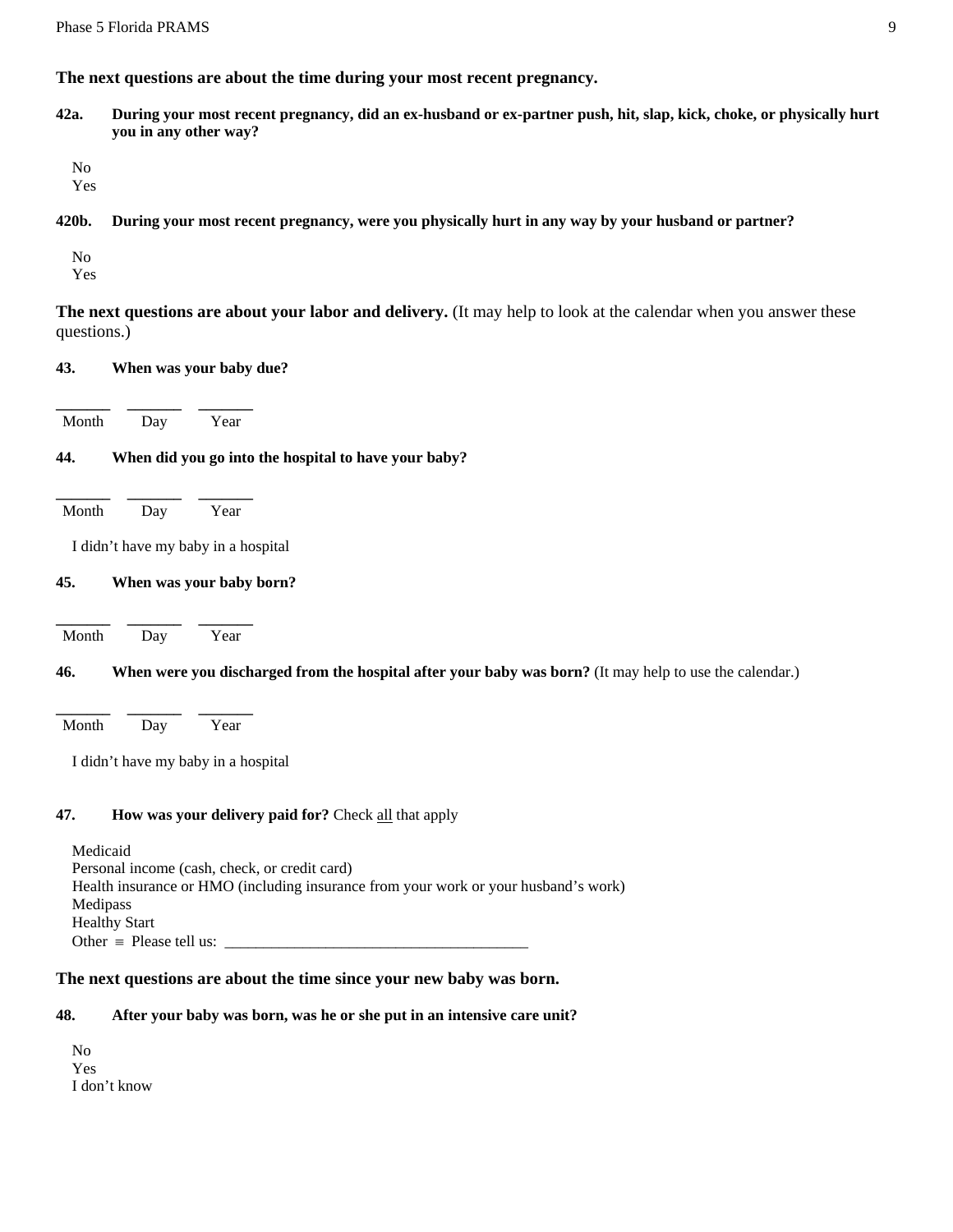## **49. After your baby was born, how long did he or she stay in the hospital?**

```
Less than 24 hours (less than 1 day)
 24 to 48 hours (1 to 2 days) 
 3 days 
 4 days 
 5 days 
 6 days or more 
 My baby was not born in a hospital 
My baby is still in the hospital \equiv Go to Question 52
```
#### **50. Is your baby alive now?**

 $No = Go$  to Question 67 Yes

**51. Is your baby living with you now?** 

 $No = Go$  to Question 67 Yes

**52. Did you ever breastfeed or pump breast milk to feed your new baby after delivery?** 

No  $Yes = Go to Question 54$ 

#### **53.** What were your reasons for not breastfeeding your new baby? Check all that apply

My baby was sick and could not breastfeed I was sick or on medicine I had other children to take care of I had too many household duties I didn't like breastfeeding I didn't want to be tied down I was embarrassed to breastfeed I went back to work or school I wanted my body back to myself Other  $\equiv$  Please tell us:

## **If you did not breastfeed your new baby, go to Question 57.**

**54. Are you still breastfeeding or feeding pumped milk to your new baby?** 

#### No

 $Yes = Go to Question 56$ 

#### **55. How many weeks or months did you breastfeed or pump milk to feed your baby?**

**\_\_\_\_\_\_\_** Weeks **OR \_\_\_\_\_\_\_** Months

Less than 1 week

- **56. How old was your baby the first time you fed him or her anything besides breast milk?** Include formula, baby food, juice, cow's milk, water, sugar water, or anything else you fed your baby.
	- **\_\_\_\_\_\_\_** Weeks **OR \_\_\_\_\_\_\_** Months

My baby was less than 1 week old I have not fed my baby anything besides breast milk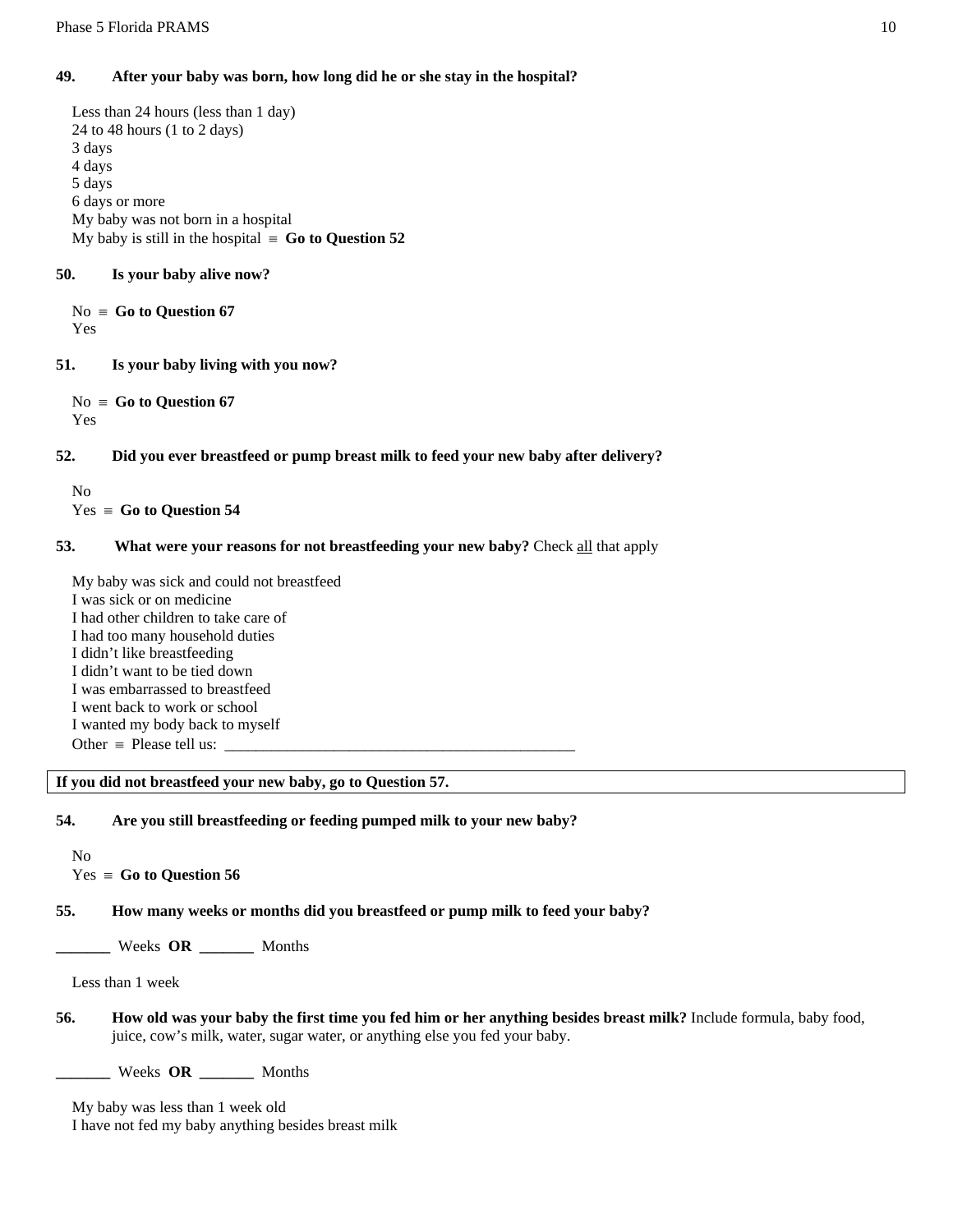#### **If your baby was not born in a hospital, go to Question 58.**

**57. This question asks about things that may have happened at the hospital where your new baby was born.** For each item, circle **Y** (Yes) if it happened or circle **N** (No) if it did not happen.

|                |  | Yes |
|----------------|--|-----|
| a.             |  |     |
| $b$            |  |     |
| $\mathbf{c}$ . |  |     |
| d.             |  |     |
| e.             |  |     |
| f.             |  |     |
| g.             |  |     |
| h.             |  |     |
| $\mathbf{i}$ . |  |     |
| j.             |  |     |

#### **58. Did anyone suggest that you** *not* **breastfeed your new baby?**

 $No = Go$  to Question 60 Yes

#### **59. Who suggested that you** *not* **breastfeed your new baby?** Check all that apply

My husband or partner My mother, father, or in-laws Other family member or relative My friends My baby's doctor, nurse, or other health care worker My doctor, nurse, or other health care worker Other  $\equiv$  Please tell us:

#### **If your baby is still in the hospital, go to Page ##, Question 67.**

#### **60. About how many hours a day, on average, is your new baby in the same room with someone who is smoking?**

**\_\_\_\_\_\_\_** Hours

Less than 1 hour a day My baby is never in the same room with someone who is smoking

#### **61. How do you** *most often* **lay your baby down to sleep now?** Check one answer

On his or her side On his or her back On his or her stomach

#### **62. How often does your new baby sleep in the same bed with you or anyone else?**

Always Often Sometimes Rarely Never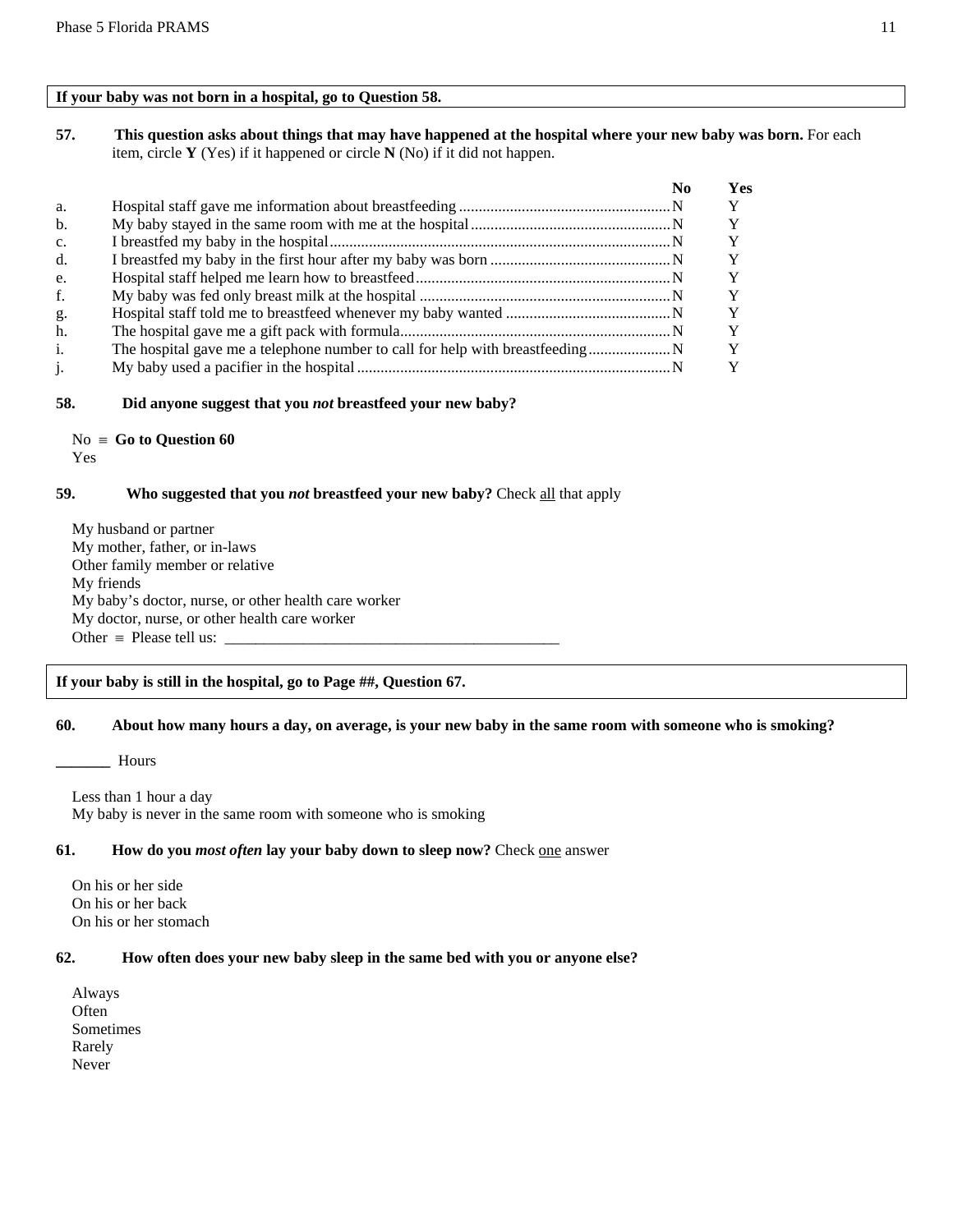**63. Was your new baby seen by a doctor, nurse, or other health care worker during the first week after he or she left the hospital?** 

No Yes

**64. Has your new baby had a well-baby checkup?** (A well-baby checkup is a regular health visit for your baby usually at 2, 4, or 6 months of age.)

No

Yes

**65. Has your new baby gone as many times as you wanted for a well-baby checkup?** 

No

 $Yes = Go to Question 65$ 

**66. Did any of these things keep your baby from having a well-baby checkup?** Check all that apply

I didn't have enough money or insurance to pay for it I had no way to get my baby to the clinic or office I didn't have anyone to take care of my other children I couldn't get an appointment My baby was too sick to go for routine care Other  $\equiv$  Please tell us:

## **The next few questions are about the time since your new baby was born and things that may have happened after delivery.**

**67. Are you or your husband or partner doing anything** *now* **to keep from getting pregnant?** (Some things people do to keep from getting pregnant include not having sex at certain times [rhythm] or withdrawal, and using birth control methods such as the pill, condoms, cervical ring, IUD, having their tubes tied, or their partner having a vasectomy.)

No

#### $Yes = Go to Question 69$

**68. What are your or your husband's or partner's reasons for not doing anything to keep from getting pregnant** *now***?** Check all that apply

I am not having sex I want to get pregnant I don't want to use birth control My husband or partner doesn't want to use anything I don't think I can get pregnant (sterile) I can't pay for birth control I am pregnant now Other  $\equiv$  Please tell us: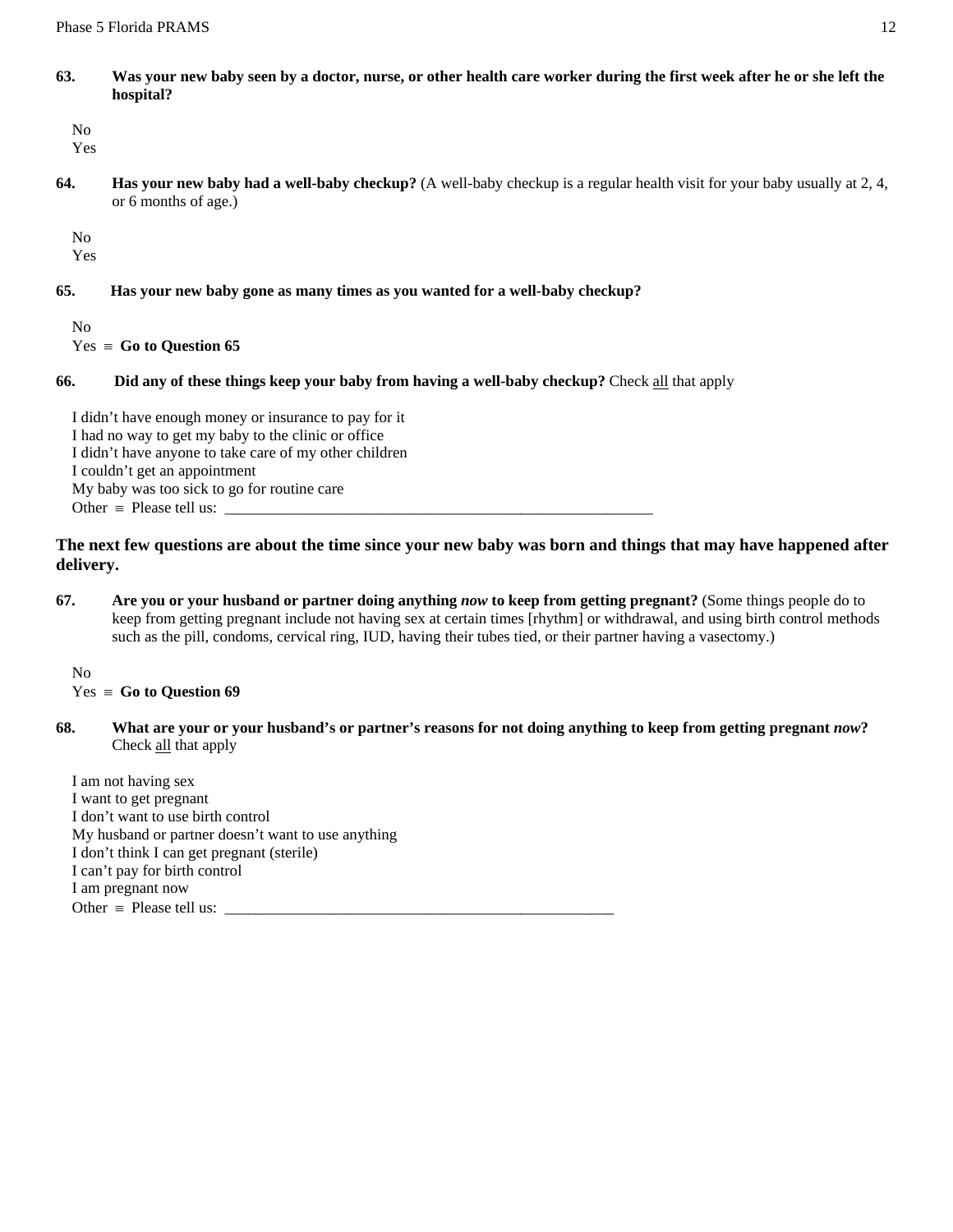#### **If you or your husband or partner are not doing anything to keep from getting pregnant now, go to Question 70.**

**69. What kind of birth control are you or your husband or partner using** *now* **to keep from getting pregnant?** Check all that apply

| Tubes tied or closed (female sterilization)           |  |
|-------------------------------------------------------|--|
| Vasectomy (male sterilization)                        |  |
| Pill                                                  |  |
| Condoms                                               |  |
| Shot once a month (Lunelle <sup>®</sup> )             |  |
| Shot once every 3 months (Depo-Provera <sup>®</sup> ) |  |
| Contraceptive patch (OrthoEvra®)                      |  |
| Diaphragm, cervical cap, or sponge                    |  |
| Cervical ring (NuvaRing <sup>®</sup> or others)       |  |
| $IUD$ (including Mirena®)                             |  |
| Rhythm method or natural family planning              |  |
| Withdrawal (pulling out)                              |  |
| Not having sex (abstinence)                           |  |
| Other $\equiv$ Please tell us:                        |  |

**70. During the** *12 months before* **your new baby was born, what were the sources of your household's income?** Check all that apply

Paycheck or money from a job Money from family or friends Money from a business, fees, dividends, or rental income Aid such as Temporary Assistance for Needy Families (TANF), welfare, WIC, public assistance, general assistance, food stamps, or Supplemental Security Income Unemployment benefits Child support or alimony Social security, workers' compensation, disability, veteran benefits, or pensions  $Other = Please tell us:$ 

**71. During the** *12 months before* **your new baby was born, what was your total household income before taxes?** Include your income, your husband's or partner's income, and any other income you may have used. (All information will be kept private and will not affect any services you are now getting.) Check one answer

Less than \$10,000 \$10,000 to \$14,999 \$15,000 to \$19,999 \$20,000 to \$24,999 \$25,000 to \$34,999 \$35,000 to \$49,999 \$50,000 or more

**72. How many people, including yourself, depended on this income?** 

**\_\_\_\_\_\_\_** People

**The next few questions are on a variety of topics.** 

**73. During your most recent pregnancy, did a doctor, nurse, or other health care worker tell you that you had a urinary tract infection (UTI), a sexually transmitted disease (STD), or any vaginal infection, including bacterial vaginosis or Group B Strep (Beta Strep)?** 

 $No \equiv Go$  to Question 75 Yes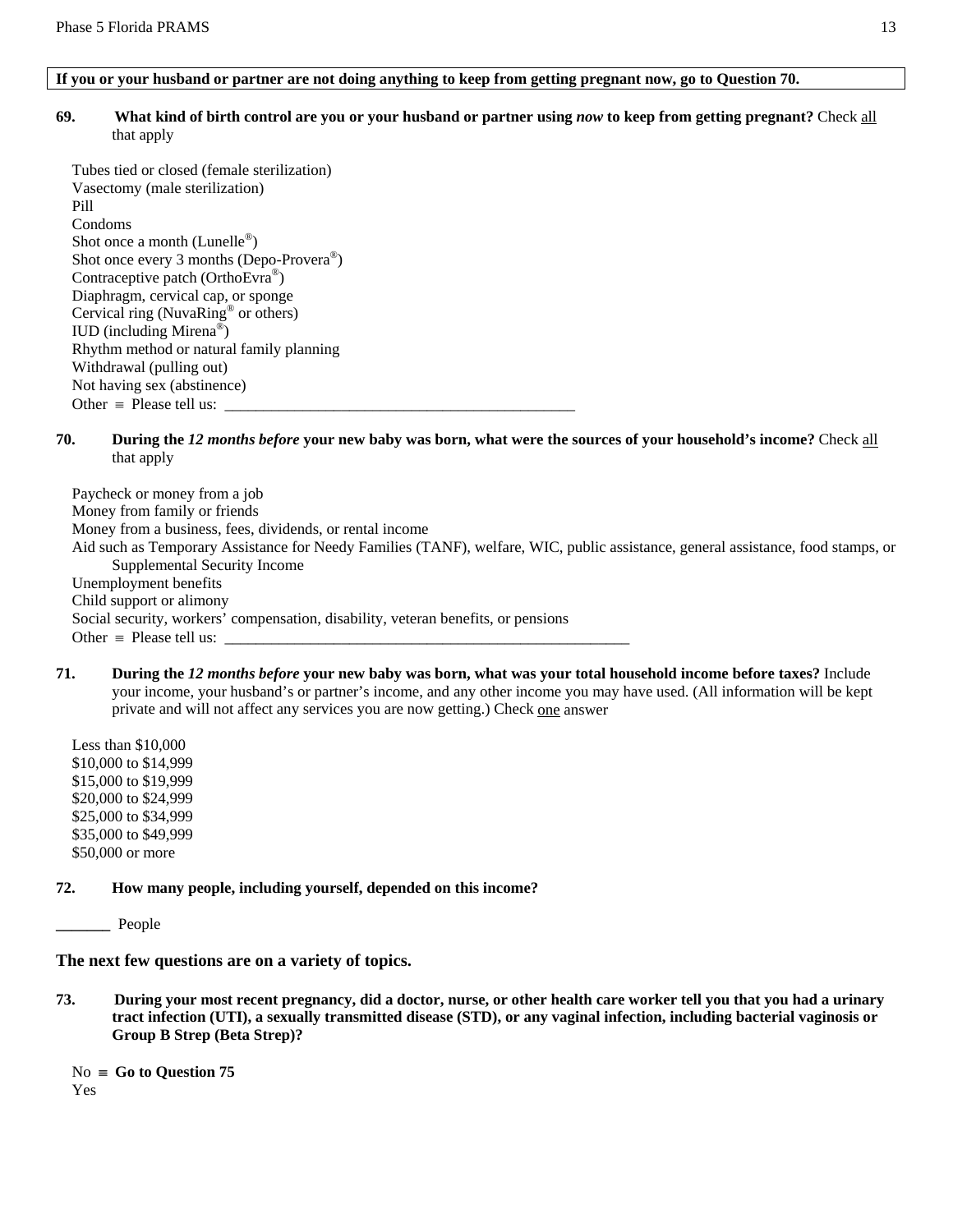#### Phase 5 Florida PRAMS 14

#### **74.** What disease or infection were you told you had? Check all that apply

| Genital warts (HPV)               |
|-----------------------------------|
| <b>Herpes</b>                     |
| Chlamydia                         |
| Gonorrhea                         |
| Pelvic inflammatory disease (PID) |
| Syphilis                          |
| Group B Strep (Beta Strep)        |
| Bacterial vaginosis               |
| Trichomoniasis (Trich)            |
| <b>Yeast infections</b>           |
| Urinary tract infection (UTI)     |
| Other $\equiv$ Please tell us:    |

#### **75. At any time during your most recent pregnancy or delivery did you have depression that lasted more than 2 weeks?**

No Yes

**If you were on Medicaid before you got pregnant with your new baby, go to Question 78.** 

#### **76. Did you try to get Medicaid coverage during your most recent pregnancy?**

No ≡ **Go to Question 76** Yes

#### **77. Did you have any problems getting Medicaid during your most recent pregnancy?**

No Yes

#### **If your baby is no longer alive or is not living with you, please go to Question 79.**

## **78. Was there a time when your new baby needed to see a doctor but you could not afford it?**

No Yes

#### **79. What is today's date?**

**\_\_\_\_\_\_\_ \_\_\_\_\_\_\_ \_\_\_\_\_\_\_** Month Day Year